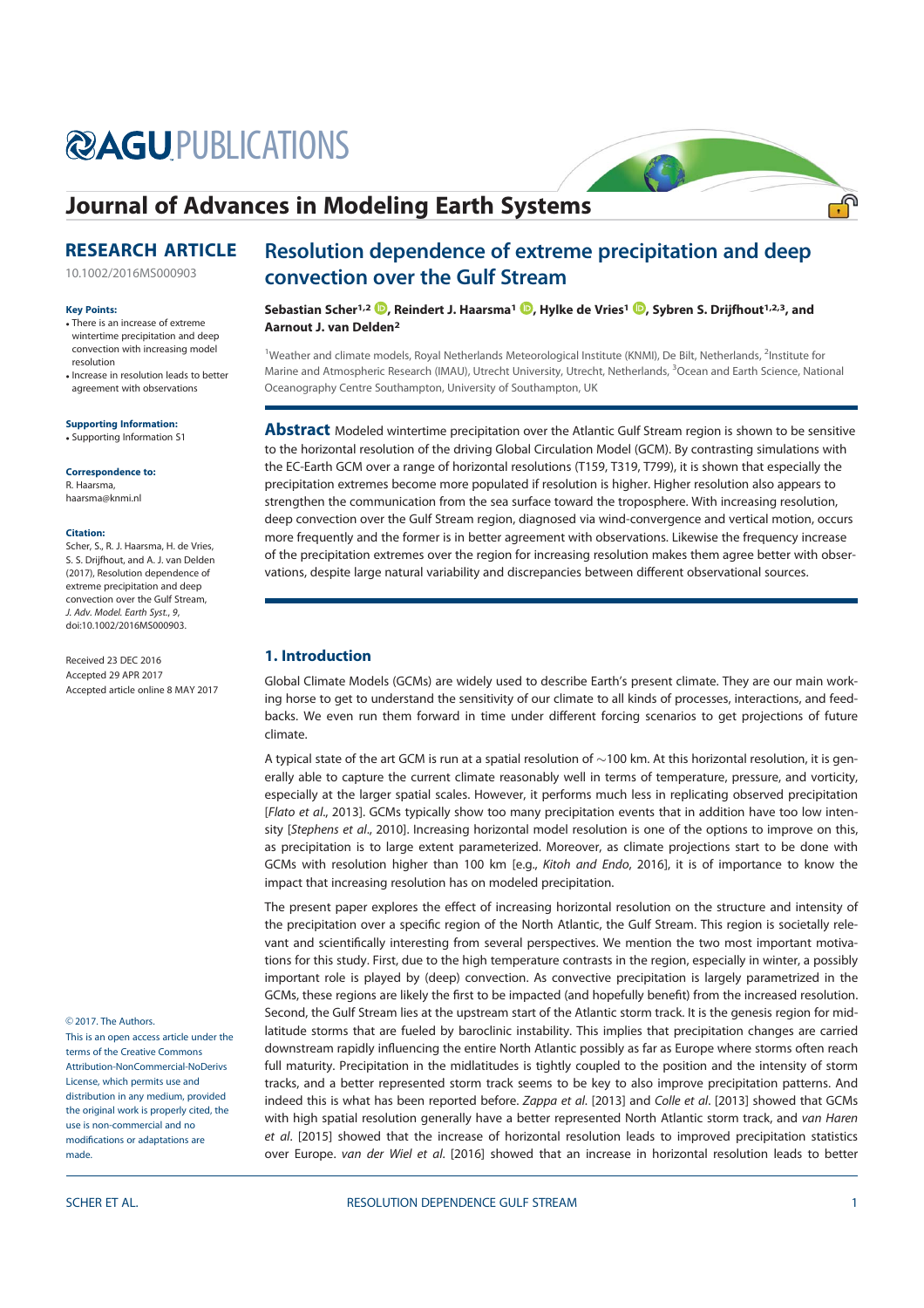representation of precipitation extremes above the land part of the United States. [Feng et al., 2017] showed that increased resolution results in a better precipitation climatology over the Gulf stream region. However, the impact on extreme precipitation over that region is still an open question.

As discussed above, the Gulf Stream is an interesting region to study precipitation, because of the possibility of large-scale (deep) convection. These regions are probably the only in winter-time outside the tropics where deep convection occurs. Observing rainfall is relatively straightforward with nowadays technology, although the localized nature of precipitation makes records notoriously noisy. However, collecting observations of (deep) convection and, more generally of the vertical motion field is very hard, especially over sea. The latter, however, is important to obtain insight in the underlying dynamics.

Linking intense vertical motion and extreme precipitation is not new of course. An overview of recent literature is now given. Yang et al. [2014] showed that resolution dependence of extreme precipitation is mainly caused by changes in dynamics related to vertical velocity. Czaja and Blunt [2011] showed with theoretical considerations and reanalysis data that in midlatitudes above oceanic boundary currents convection through the whole troposphere can occur, allowing the Sea Surface Temperatures (SSTs) to be ''communicated'' through the entire troposphere. Therefore, capturing of these convective events by models might be crucial for precipitation performance. Furthermore, it is known that sharp SST-fronts occurring together with boundary currents in the ocean have a significant impact on storm tracks and precipitation [Small et al., 2014; Minobe et al., 2008]. Since an atmospheric model with low spatial resolution "sees" only a very crude representation of these SST-fronts and eddies, increasing model resolution might also change precipitation and convection indirectly through better resolved ocean-atmosphere interaction. Ma et al. [2015] confirmed this by showing that small-scale SST variability in the Gulf Stream region affects the atmospheric circulation.

The two central questions of this paper are first how wintertime (DJF) extreme precipitation and deep convection statistics over the Gulf Stream change as a result of increasing resolution, and second whether these changes lead to better correspondence with the observations.

#### 2. Data and Methods

Three runs with different horizontal resolution were made with the atmosphere-only part of the GCM EC-Earth. The use of an atmosphere-only model for investigating precipitation extremes is justified because of those occur at short (daily) time scales for which the ocean heat capacity can be considered infinite. EC-Earth is a state-of-the art climate model, based on the Integrated Forecast System (IFS) from ECMWF [see Hazeleger et al., 2012]. Each of the three runs consists of six ensemble members, where each member is run for 5 years (2002–2006), thus comprising 30 years for each resolution. The runs differ only in resolution of the model, with all other settings kept the same. The low-resolution model has a spectral resolution of T159L62, corresponding to approximately 1.1° or 125 km with 62 vertical layers. The intermediate resolution model has a spectral resolution of T319L92, corresponding to 0.56° or 62 km with 92 vertical layers, and the high-resolution model has a spectral resolution of T799L91, corresponding to approximately 0.25° or 28 km with 91 vertical layers. Due to storage limitations, only five pressure levels of saved data are available. For a more detailed description of the runs, see Haarsma et al. [2013]. We shall from now on refer to the lowresolution run as EC-Earth T159, to the intermediate resolution run as EC-Earth T319, and to the highresolution run as EC-Earth T799. We will focus our analysis on the low and the high-resolution model, and use the intermediate resolution model as support. The external forcing consists of prescribed greenhouse gas concentrations and prescribed fields of sea surface temperatures (SSTs) and sea ice concentrations. As SST and sea ice data version 2 of the NOAA 1/4° daily Optimum Interpolation Sea Surface Temperature data set [Reynolds et al., 2007] was used. For validation, the model data sets are compared to precipitation and wind observations and the ERA-interim reanalysis.

ERA-Interim [Dee et al., 2011] is a reanalysis data set from 1979 to present, based on IFS with a spectral resolution of T255 ( $\sim$ 0.75°) and time resolution of 6 h. Bosilovich et al. [2011] noted that reanalysis are not continuous data sets, as the type and amount of observations changes over time, which can even cause unphysical jumps of variables. Nevertheless, ERA-Interim provides a dynamically consistent data set for our study. For monthly mean precipitation, the monthly version or the GPCPv2.2 precipitation data set [Adler et al., 2003] was used for the period 1985-2014. GPCP is a merged analysis of low-orbit satellite microwave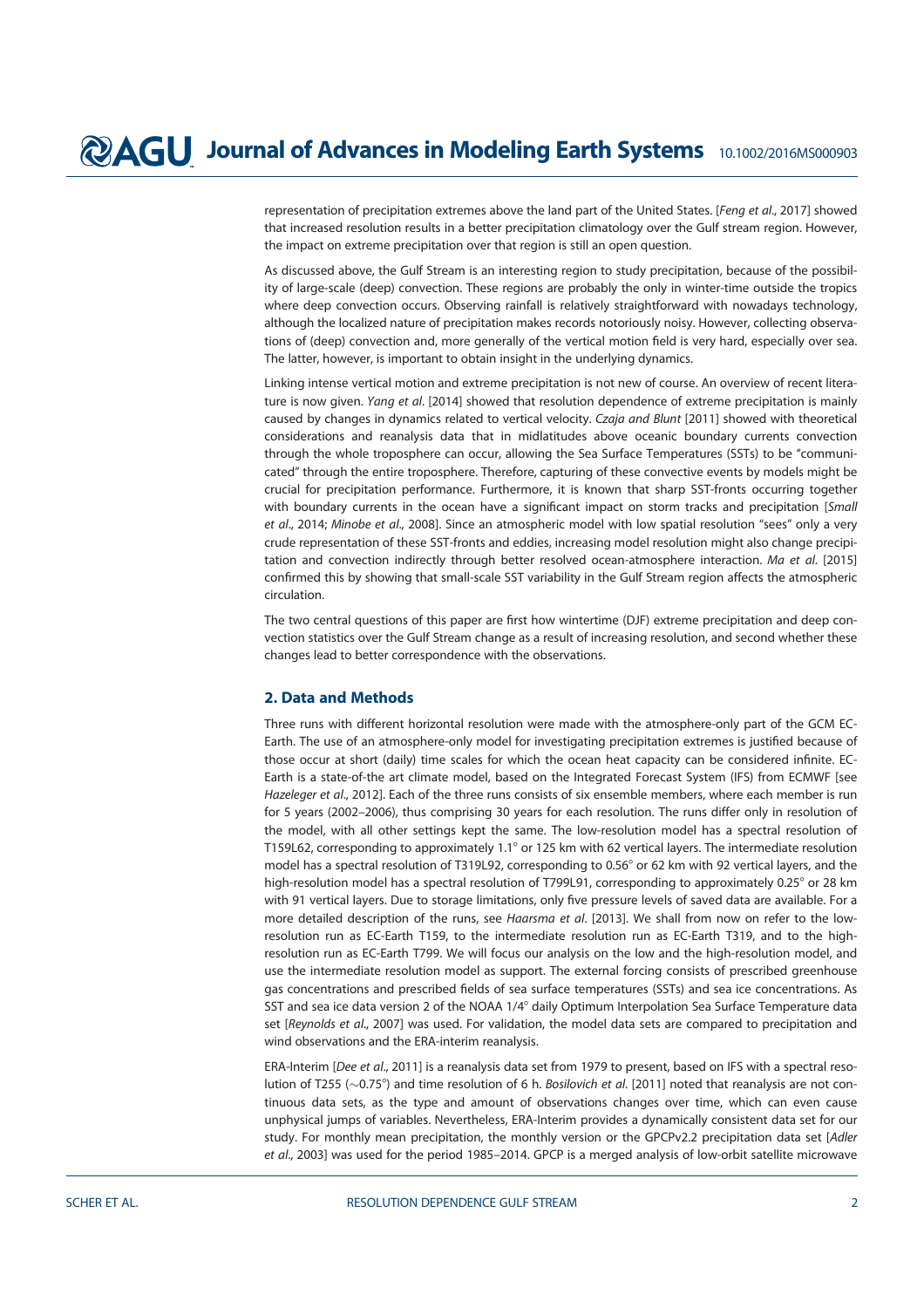data, geostationary satellite infrared data, and rain gauges (the latter play only an indirect role as calibration in our study area). GPCPv2.2 has a resolution of  $2.5 \times 2.5^\circ$ . For daily analyses, the GPCP 1dd [Huffman et al., 2001], CMORPH0.5 [Joyce et al., 2004], and TRMM version 7.0 [Huffman et al., 2010] data sets were used. Both CMORPH0.5 and TRMM have a spatial resolution of 0.25  $\times$  0.25 $^{\circ}$ .

For surface wind observations, the satellite observations from the Cross-Calibrated Multi-Platform Ocean Surface Wind Vector L3.0 First-Look Analyses (CCMP) for the period 1988–2011 were used [Atlas et al., 2011].

#### 2.1. Comparing Data at Different Resolutions

Precipitation is not a continuous field. Therefore model-grid points at different spatial resolutions cannot directly be compared to each other. To deal with this problem, all fields were mapped to the T159 grid using second-order conservative remapping [Jones, 1999].

#### 3. Results

#### 3.1. Mean Precipitation

First, we assess the impact of horizontal resolution on the mean precipitation in EC-Earth. We will discuss here only the difference between T159 and T799. The impact of the intermediate T319 is less but qualitatively similar. Figure 1 shows the average DJF precipitation for all 30 years of the EC-Earth T159 simulation (top-left) as well as the difference T799-T159 (top-right). The increase of horizontal resolution leads to an increase in the mean precipitation south of the SST front. This is different from Feng et al. [2017], who found for the Athena simulations [Jung et al., 2012] the largest increase around 50W over the SST front. Although both EC-Earth and the Athena simulations are based on the ECMWF model, the model versions differ. This might explain the differences. Another cause could be that the resolution in Athena (T1279) is higher than EC-Earth (T799) and that the impact of the SST front is more prominent at higher resolutions. Decomposing the precipitation into stratiform (bottom right) and convective (bottom left) reveals that the change in stratiform precipitation is similar to Feng et al. [2017], although slightly more displaced to the south, but that the increase in convective precipitation at 50°W over the SST front is much less and more pronounced southward at 70°W and 30°S. Note, however, that the division between stratiform and convective precipitation is very much dependent on the details of the parameterization of convection.

The precipitation changes might partially be induced by changes in the large-scale features of the atmospheric circulation (temperature, wind, and humidity). An important characteristic of the atmospheric circulation is the location of the jet stream. It determines the storm track and systematic northward or southward shifts will likely result in an associated precipitation response. Jet-stream position is defined here as the latitude (northward of 27°N) where the 6 hourly wind speed at 300 hPa reaches its maximum. Figure 2 shows the mean wintertime location and the 25-75% range of the jet-stream position in the low and high-resolution version of EC-Earth (left plot) and in ERA-Interim (right plot). Over the Gulf Stream, both resolutions are virtually indistinguishable and give a realistic representation of the observed situation. Further downstream (eastern part North Atlantic and over Europe) the differences are somewhat larger, with T159 underestimating the spread compared to ERA-Interim. The overall similarity of the patterns indicates no systematic differences in the planetary wave structure, especially over the target area. However, the jetstream location is only one aspect of the large-scale flow. Other parameters such as 850 hPa mean temperature, zonal wind, and specific humidity show that the story is more complex. For example, there is a significant increase (up to 0.5 K) in mean temperature at 850 hPa in the study region (supporting information Figure S1). Consistent with this increase, specific humidity also increases over almost the entire region (supporting information Figure S2), providing a natural tendency to enhance precipitation even if circulation were to remain constant. At the same time, the zonal wind at 850 hPa reduces (supporting information Figure S3). In conclusion, although the jet stream location remains unchanged, the increases seen in particular in temperature and humidity might also contribute to the precipitation changes. Differences in the circulation response between the Athena simulations and EC-Earth T799 might therefore be another source for the different mean precipitation response.

#### 3.2. Extreme Precipitation

The impact of model resolution becomes more prominent for extreme precipitation events. Figure 3 shows the fraction of wintertime days with more than 30 mm precipitation for EC-Earth T159 and T799, analyzed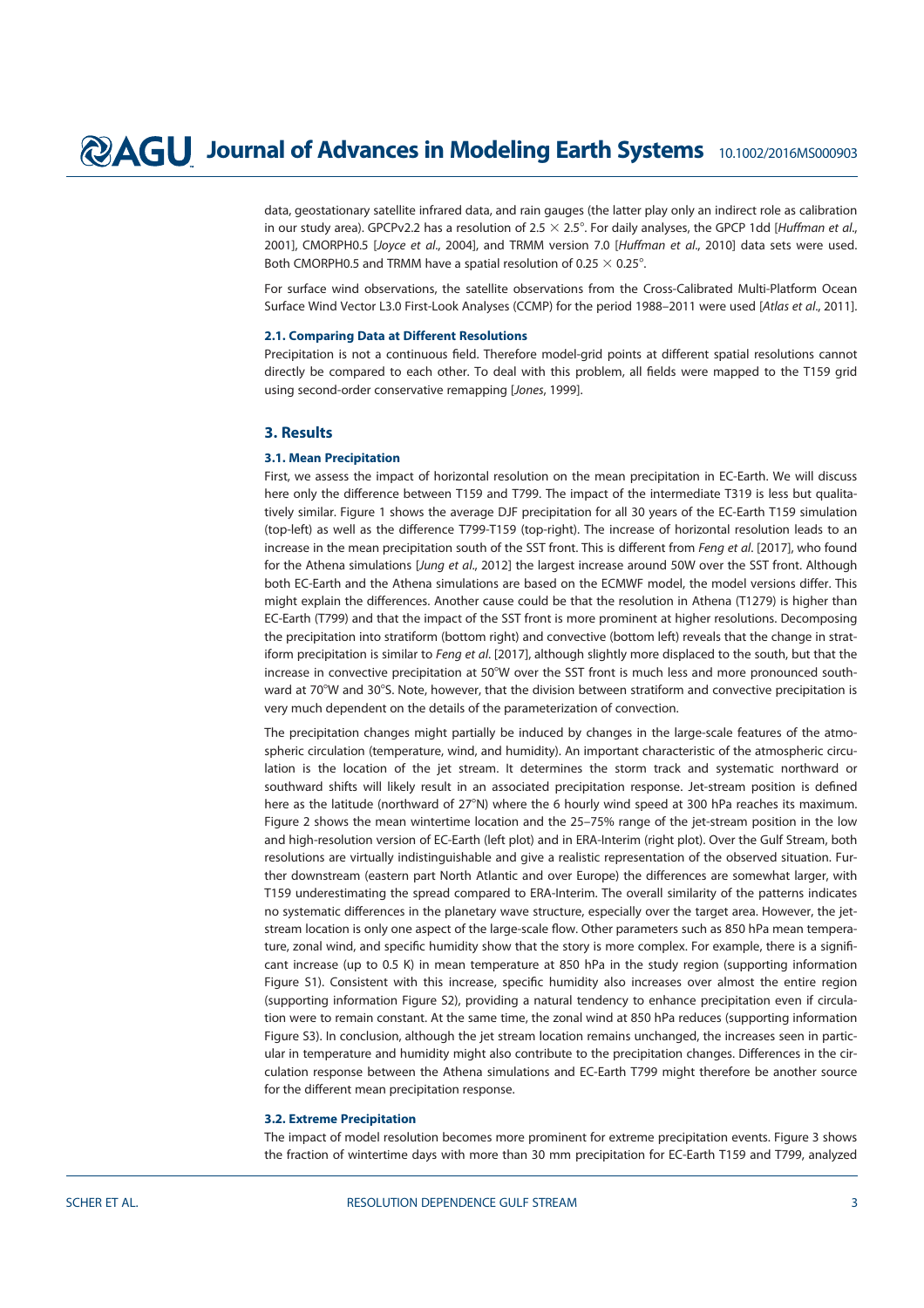

Figure 1. (top left) Wintertime rainfall for the present climate for EC-Earth T159, (top right) difference between T799 and T159, (bottom left) difference in Convective Precipitation (CP) between T799 and T159, and (bottom right) difference in Large Scale Precipitation (LSP) between T799 and T159. The black rectangle denotes the study region. Stippling indicates differences significant with  $p = 0.05$ .

for each grid point. There is a clear increase in frequency with higher-resolution, especially in the vicinity of the SST front.

A more detailed picture can be gained from Figure 4, which shows histograms of daily precipitation over the study area. The 5–95% confidence ranges were computed with bootstrapping daily events. All model



Figure 2. Location of the wintertime jet stream at 300 hPa. Line denotes the mean and shading the 25-75% range of the position.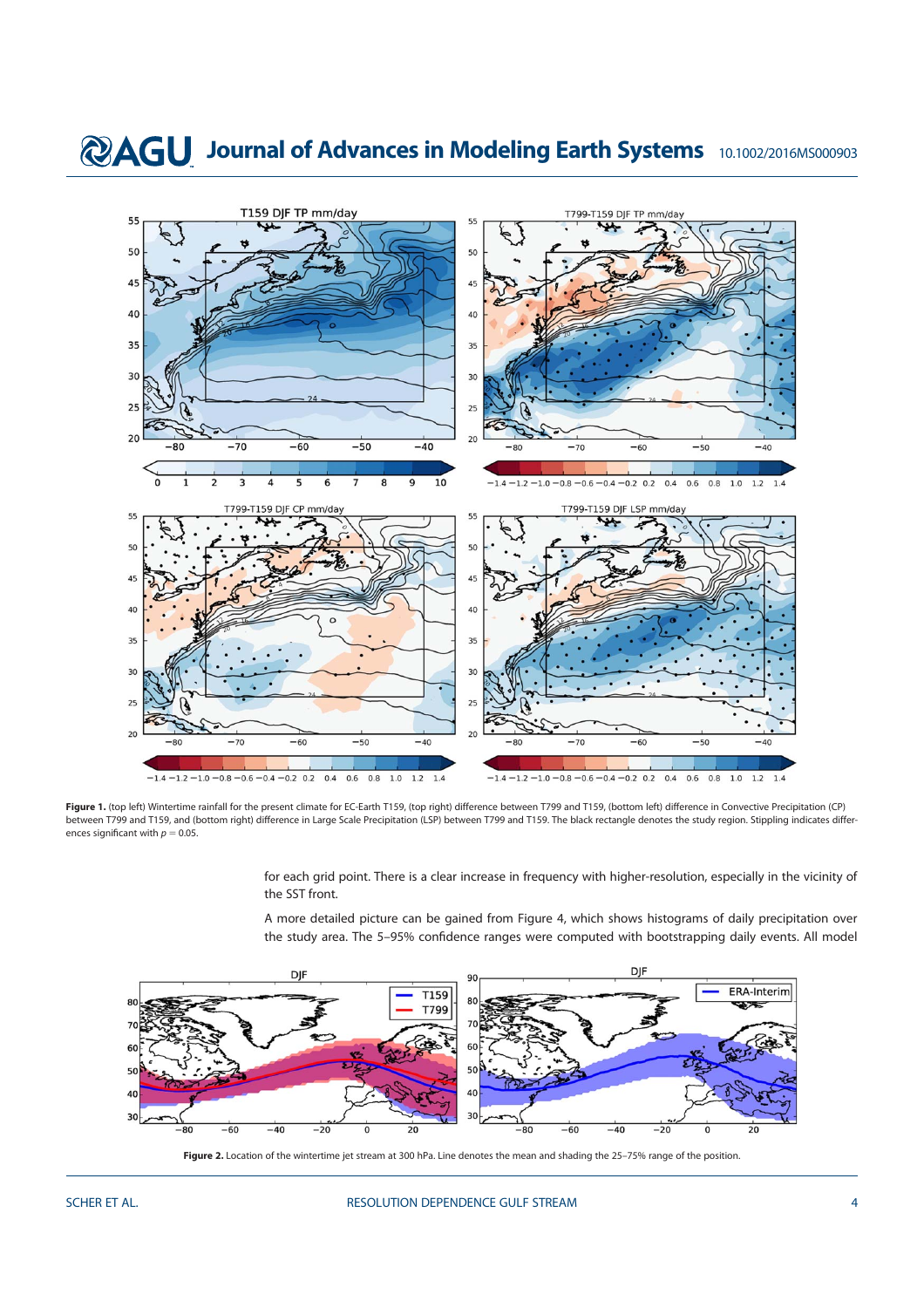

Figure 3. Fraction of wintertime days with precipitation exceeding 30 mm/d, analyzed for each grid point, for (a) the low-resolution and (b) the high-resolution version of EC-Earth.

resolutions and ERA-interim have significantly fewer dry days, and more days with low rainfall amounts  $(<$ 5 mm/d) than observations. This result is qualitatively insensitive to the low-rainfall criterion for values between 4 and 8 mm/d. This discrepancy may in fact be caused by a deficiency in the observations, which use infrared satellite data, known to underestimate low precipitation (see Joyce et al. [2004] for CMORPH and Adler et al. [2003] for GPCP). On the other hand, models are also known to simulate too many drizzle days, which are part of the days with rainfall below 4 mm/d. [e.g., Stephens et al., 2010]. As it is for these reasons hard to draw solid conclusions from this part of the rainfall distribution, we turn attention to the right tail.

Here the effect of resolution increase is more promising. Above 30 mm/d GPCP and TRMM give higher values than the model at all resolutions and the model always gives higher values with increasing resolution. CMORPH, however, gives much lower estimates than GPCP and TRMM. For the bins of 29 and 33 mm/d CMORPH estimates are below all model values, and between bins 37 and 41 mm/d CMORPH estimates are below the T799 values. Only for values of 49 mm/d CMORPH estimates exceeds all model values. We note that Feng et al. [2017] concluded the beneficial effect of model resolution by comparing to TRMM only. We assume there is no reason for preferring either of the observational products. We consider the spread between the observations as an estimation of the observational uncertainty around their mean. With the increase of resolution all bins up to 50mm/d get systematically closer to the mean of the three observational estimates. Thus the higher-resolution promotes more extreme precipitation to occur in the region, and these correspond better to the observed record. These results are obtained using observations from the period 2002–2006 only. They are however qualitatively reproduced if we consider the extended observational period (supporting information Figure S4).



Figure 4. Distribution of wintertime daily Total Precipitation (TP) events in the study area for EC-Earth T159/T319/T799, ERA-Interim, GPCP, CMORPH, and TRMM 1dd data for 2002-2006. The x-ticks indicate the borders of the used bins. Both plots show the same data but with different scales. The error bars indicate the 5–95% confidence interval estimated with bootstrapping daily events. The height of the lower part of each bar with respect to the total height of the bar represents the fraction of convective precipitation.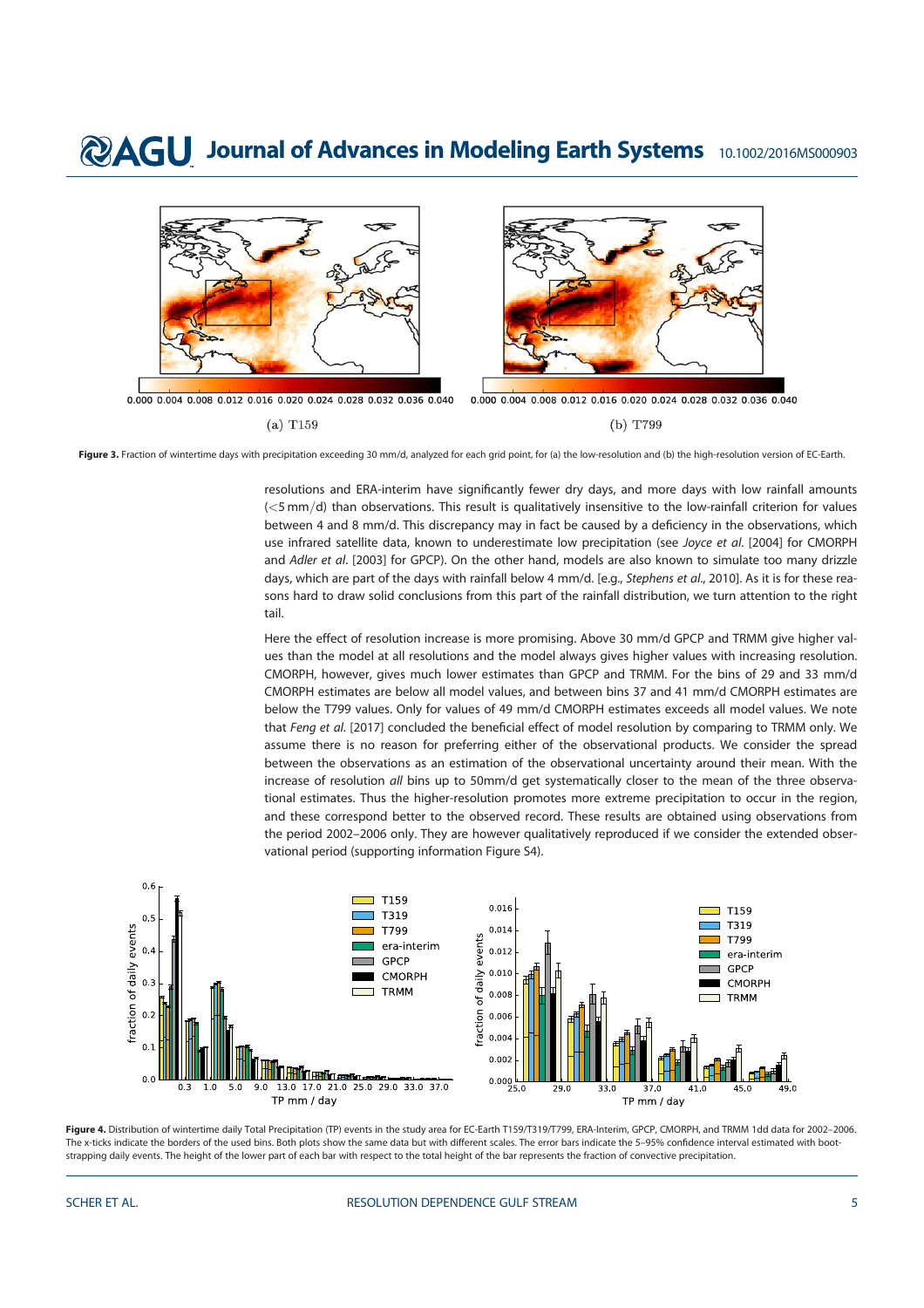

Figure 5. As Figure 4, but for wintertime daily mean horizontal wind convergence. For readability, the left plot is plotted with lines instead of bars. The vertical lines denote the median (dashed) and the mean (solid) of horizontal wind convergence derived from wind observations (CCMP).

We conclude this section with a brief discussion on ERA-Interim, which does not fall within the EC-Earth resolutions; it shows less extreme events than all three EC-Earth resolutions. This may be surprising at first sight, as data assimilation is used in ERA-Interim. An explanation should therefore probably be sought in the configurational details. ERA-Interim uses an atmospheric code based on IFS cycle Cy31r1. The IFS model underwent a change in the cloud scheme in cycle Cy25r3 (made operational on 14 January 2003), which made the atmosphere more stable, leading to less vertical motion and thus less precipitation [Dee et al., 2011]. ERA-Interim uses this more stable cloud scheme, but at a resolution of only T255, thus having a combination of relatively low-resolution and the new stable cloud scheme. EC-Earth is also based on Cy31r1, but some significant changes have been included. In particular, an improved description of the entrainment of environmental air in deep convecting plumes, which was introduced in the more recent cycle 32r3, has been adopted. It greatly improved precipitation patterns over the tropics and circulation characteristics in the midlatitudes [Hazeleger et al., 2012]. This new convection scheme might explain the low amount of high precipitation events in ERA-Interim compared to the EC-Earth simulations.

#### 3.3. Wind Convergence

Strong precipitation events are tightly coupled to horizontal wind convergence and vertical velocity. Thus an analysis of the latter provides a robustness check of the precipitation results and serves to put these in a more dynamical context.

As a measure of convective activity, the distribution of vertical velocity was analyzed. As no direct measurements of vertical velocity are available, horizontal wind convergence at a height of 10 m was used as a proxy for vertical velocity. The 10 m wind fields were first regridded to the T159 grid, and then the convergence was computed with central differences. Figure 5 shows the distribution of daily mean wind convergence events at 10 m above the study area for all three EC-Earth resolutions, ERA-Interim and observations (CCMP, see data section). The distributions are positively (right) skewed with mode and median values left of the mean (see vertical lines) and a relatively long right tail. Thus even though the most frequent event is a divergence event (i.e., the median is negative), this is compensated by a wider distribution at the righthand (convergence) side of the distribution.

The right tail with the higher values of strong wind convergence is of particular interest as they are linked to (deep) convection. This right tail of the distribution shows a clear pattern. Fully consistent with the precipitation analysis of the previous section, there is a clear increase of strong convergence events with horizontal resolution in EC-Earth. Nevertheless even T799 underestimates the strong wind convergence  $( \geq 2 \cdot 10^{-5} \text{s}^{-1})$  compared to the observations. The behavior of ERA-Interim is different again. But contrary to its behavior for extreme precipitation, it shows more strong wind convergence events than all resolutions of EC-EARTH, but still less than observations. Why ERA-interim (with a resolution of T255) simulates stronger wind-convergence events than even EC-Earth T799 is unclear but we suspect it is related to the data assimilation.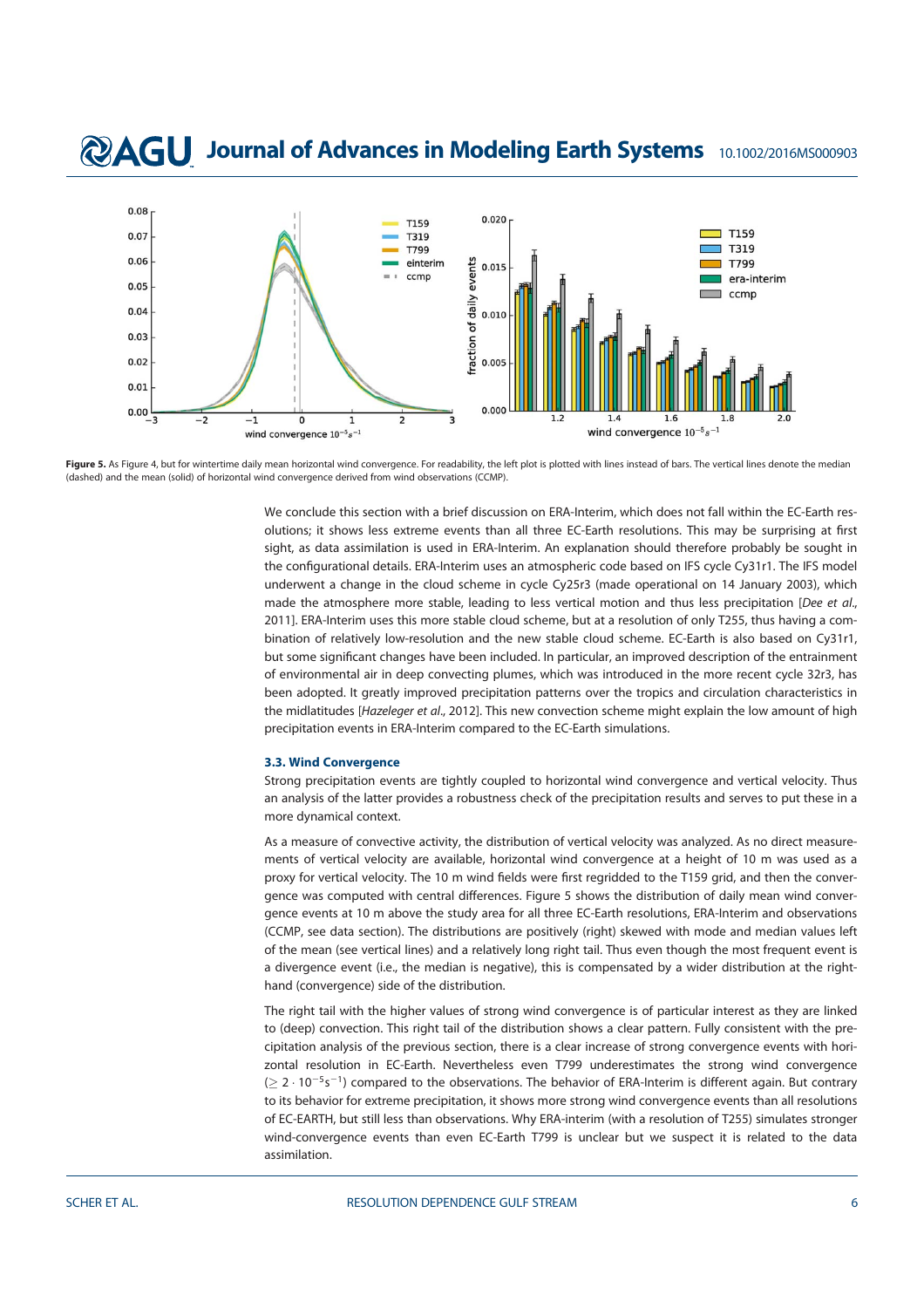#### 3.4. Deep Convection

Czaja and Blunt [2011] showed that if certain criteria are fulfilled—namely that the moist entropy of air at the ground equals or exceeds the moist entropy at the tropopause—deep atmospheric convection can occur above oceanic boundary currents, even in winter.

To detect deep convection, it was analyzed how often vertical velocity at all pressure levels between 850 and 300 hPa (four levels in the available data) above a grid point at the ground exceeds a certain threshold. To identify slantwise convection (according to Czaja and Blunt occurring more often than straight upward convection), the criterion we used also allowed for going to a horizontal neighbor grid point with each new level (e.g., if the vertical velocity at the grid point directly above does not exceed the threshold, but one of its neighbors does, the criterion is fulfilled nevertheless. The check for the next level is then done from the position of this neighbor grid point). All data were analyzed on the T159 grid on 6 hourly time steps. Since the threshold is arbitrary, the analysis was repeated with several thresholds. Figure 6 shows the results for DJF with a threshold of  $-0.2$  Pa/s.

Even though the fraction of days where the criterion is met rises with lowering the threshold, the basic pattern is always the same, with most events occurring in regions of high SSTs and high rates of occurrence over the Gulf Stream. Although we used a different diagnostic for deep convection than Czaja and Blunt [2011] due to the limited vertical resolution (five pressure levels) of the available model data, our results reveal a similar pattern as shown in Czaja and Blunt [2011]. The very high values on the coast of Greenland are caused by orographic convection and are not discussed. Figure 7 shows the mean fractions above the study region for two thresholds (-0.2 Pa/s and  $-0.5$  Pa/s), ordered by resolution on the x axis. There is a clear increase in deep convection events in EC-Earth with resolution for both threshold values. We also see that with a higher threshold (–0.5 Pa/s, right plot), the sensitivity to resolution is larger than with a lower threshold (-0.2 Pa/s, left plpt). At  $-0.5$  Pa/s, EC-Earth T799 shows 2.2 times the number events than EC-Earth T159, but at  $-0.2$  Pa/s it just shows around 10 percent more events. The difference in number of events is however nearly the same for both thresholds. This suggests that resolution matters mostly for very strong convective events.





0.00 0.02 0.04 0.06 0.08 0.10 0.12 0.14 0.16 0.18



0.00 0.02 0.04 0.06 0.08 0.10 0.12 0.14 0.16 0.18  $(b)$  T<sub>319</sub>



Figure 6. Fraction of wintertime deep convection events for all resolutions of EC-Earth and for ERA-interim. ( $\omega < -0.2Pa/s$  from 850 to 300 hPa, for details see text.)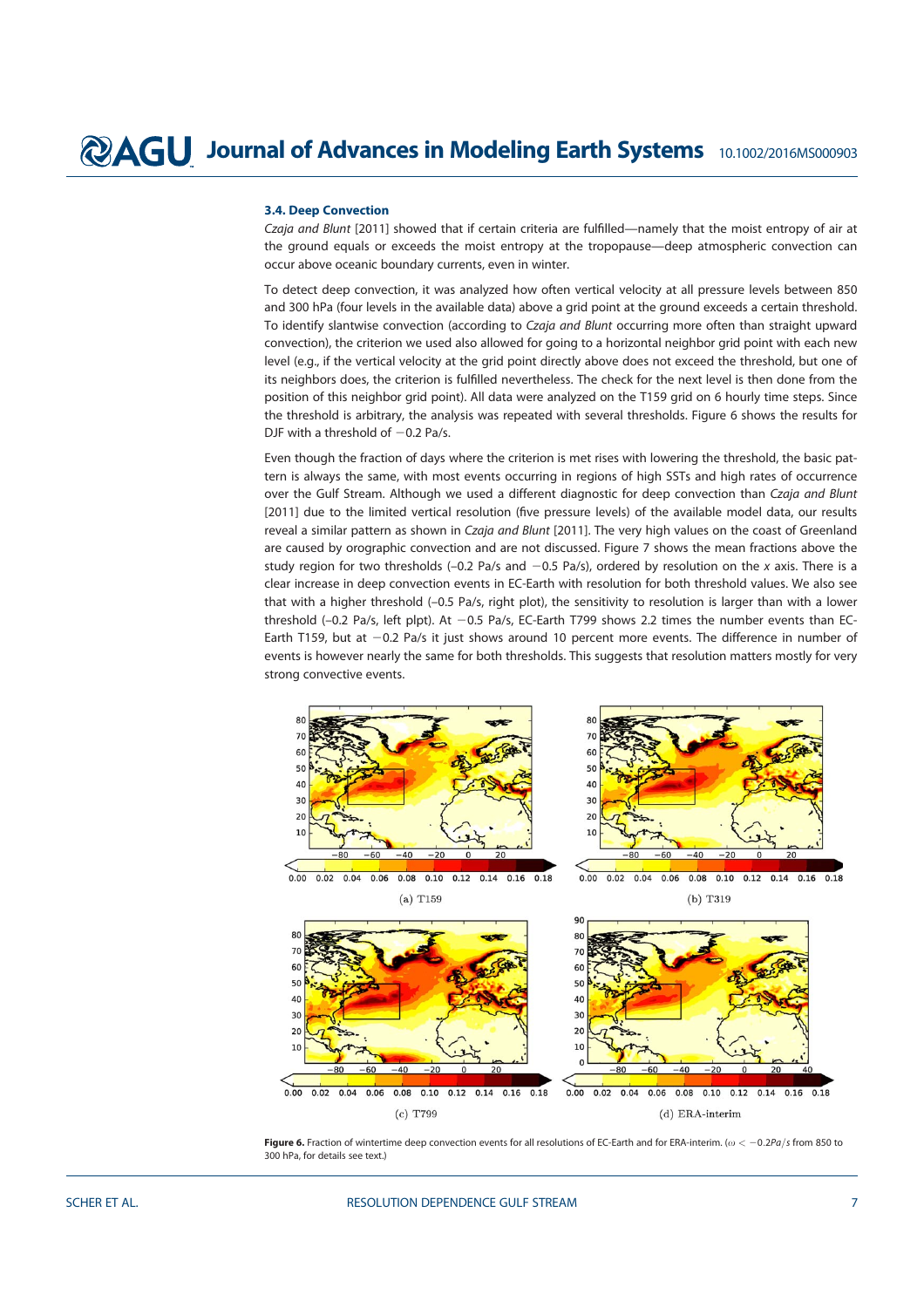



Figure 7. Fraction of wintertime events of deep convection ( $\omega <$  threshold from 850 to 300 hPa, details see text), with threshold (left) -0.2 Pa/s and (right) -0.5 Pa/s, averaged over the study region. x Axis shows spectral horizontal resolution of the model. Note that the x axis is only categorical and not exactly scaled to horizontal resolution.

Due to the absence of direct measurements of vertical velocity and the fact that vertical velocity in reanalysis is strongly model-dependent, it cannot be judged which of the model versions and reanalyses corresponds best to reality. Nevertheless, it can be concluded that higher resolution leads to more deep convection events.

#### 4. Summary and Conclusions

We assessed the impact of spatial model resolution on precipitation and vertical motion using an atmosphere-only GCM with three different spatial resolutions. The region of focus was the Gulf Stream region, a source region of cyclogenesis and one of the few regions outside the tropics where wintertime deep convection occurs. Our analysis showed that there is an increase in mean precipitation with resolution in most parts of this region, which is paired with more convective activity.

The impact of resolution becomes more prominent in the high-end tails of the precipitation distribution, where increasing resolution results in more intense precipitation events. This increase of the extreme events makes the high-resolution simulations agree better with the observations, though the observational record is not without ambiguities. The three observational precipitation products consulted produced different results.

The increase of extreme precipitation events is accompanied by similarly enhanced strong wind convergence and deep convection. The increased wind convergence is also beneficial as shown in a direct verification against observations. The increase in deep convection agrees with theoretical arguments put forward

by Czaja and Blunt [2011], and together with the precipitation changes forms a consistent story. It should also be noted that by performing atmosphere-only experiments with prescribed SSTs, ocean resolution did not put an extra constraint to resolving deep convection events, as the prescribed SST-gradients always had comparable or smaller spatial scales than the scale of air/sea interaction allowed for by the resolution of the atmospheric model. Configurations with very high atmospheric resolution, but constant ocean resolution, would not benefit from increasing atmospheric resolution as argued by Feng et al. [2017]. The reason is that atmospheric surface pressure adjusts to the SST-front and to optimally simulate this process the ocean resolution must resolve the relevant SST-gradient associated with the major frontal systems of western boundary currents and their midlatitude extensions, and atmospheric resolution must be compati-

ble with these oceanic scales. A mismatch between ocean and atmospheric resolution in this respect leads

#### References

Adler, R. F., et al. (2003), The version-2 global precipitation climatology project (gpcp) monthly precipitation analysis (1979-present), J. Hydrometeorol., 4(6), 1147–1167.

Atlas, R., R. N. Hoffman, J. Ardizzone, S. M. Leidner, J. C. Jusem, D. K. Smith, and D. Gombos (2011), A cross-calibrated, multiplatform ocean surface wind velocity product for meteorological and oceanographic applications, Bull. Am. Meteorol. Soc., 92(2), 157–174.

#### Acknowledgments

This paper was partly funded by the PRIMAVERA project under Grand agreement 641727 in the European Comission's Horizon 2020 research program. Era-Interim data can be obtained vie the ECMWF Web-API at ftp://apps.ecmwf.int/datasets/data/ interim-full-daily. GPCP Precipitation data provided by the NOAA/OAR/ESRL PSD, Boulder, Colorado, USA, from their Web site at http://www.esrl.noaa. gov/psd/. CMORPH data obtained via Climate Explorer (https://climexp.knmi. nl/) CCMP data obtained via ftp:// podaac-ftp.jpl.nasa.gov/allData/ccmp/ L3.0/flk/. The EC-EARTH data used are available on the mass storage system at KNMI and can be obtained on request (haarsma@knmi.nl). TRMM data downloaded from NASA via https:/disc2.gesdisc.eosdis.nasa.gov/.

to a degradation of the representation of deep convection over ocean fronts.